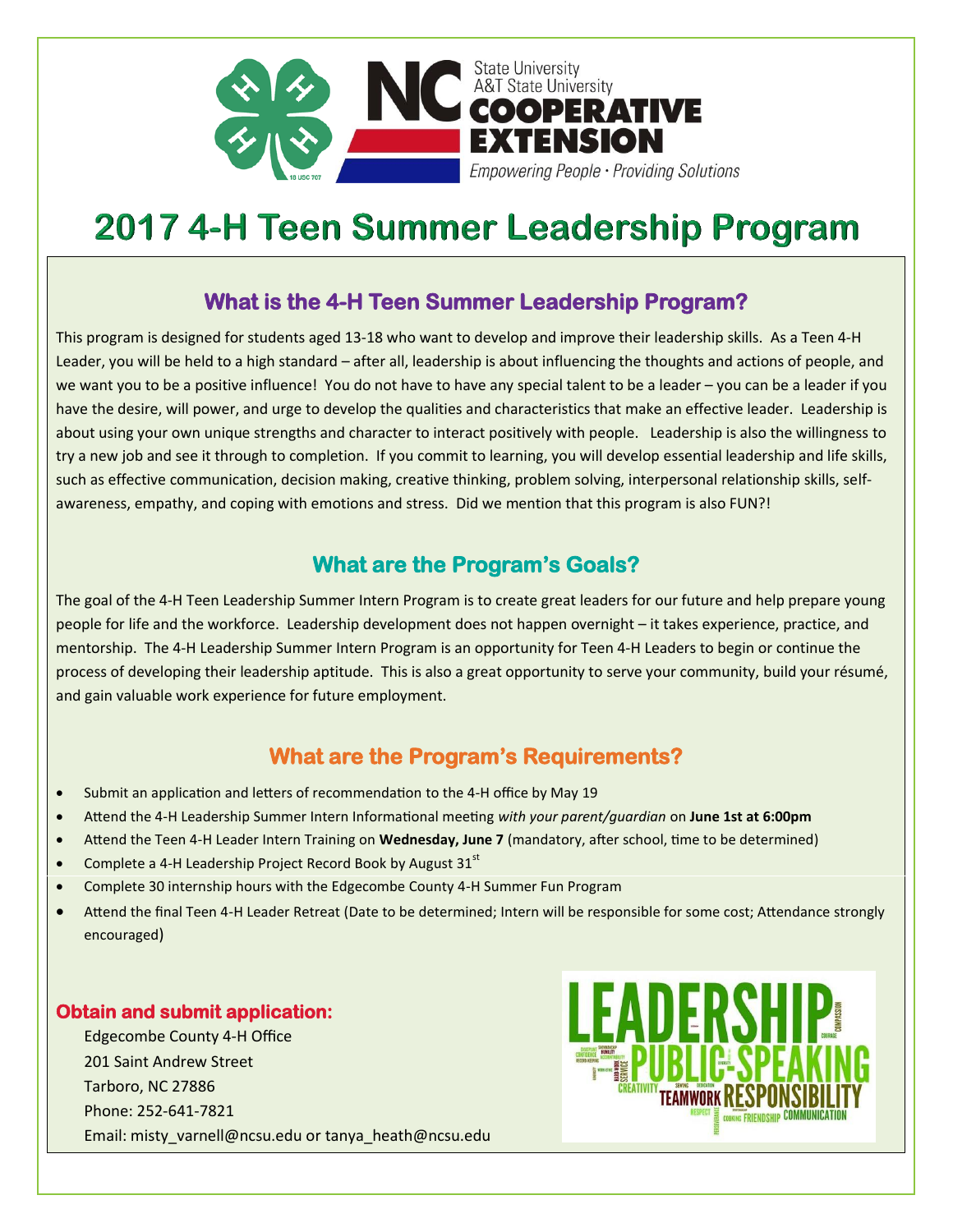|                          | 4-H Teen Summer Leadership Program<br>Application<br>Summer 2017                                                                                                                                                                                                                                                                                                  |  |
|--------------------------|-------------------------------------------------------------------------------------------------------------------------------------------------------------------------------------------------------------------------------------------------------------------------------------------------------------------------------------------------------------------|--|
|                          |                                                                                                                                                                                                                                                                                                                                                                   |  |
|                          |                                                                                                                                                                                                                                                                                                                                                                   |  |
|                          |                                                                                                                                                                                                                                                                                                                                                                   |  |
|                          |                                                                                                                                                                                                                                                                                                                                                                   |  |
|                          |                                                                                                                                                                                                                                                                                                                                                                   |  |
|                          |                                                                                                                                                                                                                                                                                                                                                                   |  |
|                          |                                                                                                                                                                                                                                                                                                                                                                   |  |
|                          |                                                                                                                                                                                                                                                                                                                                                                   |  |
|                          | Name of 4-H Club <b>Name of 4-H</b> Club                                                                                                                                                                                                                                                                                                                          |  |
| applicable):<br>1.<br>2. | List all of the jobs/volunteer positions you have held (include previous year 4-H leadership intern position, if<br><u> Alexandria de la contrada de la contrada de la contrada de la contrada de la contrada de la contrada de la c</u><br><u> 1990 - John Harry Harry Harry Harry Harry Harry Harry Harry Harry Harry Harry Harry Harry Harry Harry Harry H</u> |  |
| 3.                       | <u> The Communication of the Communication of the Communication of the Communication of the Communication of the Co</u>                                                                                                                                                                                                                                           |  |
| 4.                       | and the control of the control of the control of the control of the control of the control of the control of the                                                                                                                                                                                                                                                  |  |
| 5.                       | <u> 1989 - Johann Stoff, amerikansk politiker (d. 1989)</u>                                                                                                                                                                                                                                                                                                       |  |
|                          |                                                                                                                                                                                                                                                                                                                                                                   |  |
|                          | List Other Activities/Organizations (including 4-H) you are involved in and describe leadership role, if applicable:                                                                                                                                                                                                                                              |  |
| 6.                       | <u> 1989 - Johann Barnett, fransk politiker (d. 1989)</u>                                                                                                                                                                                                                                                                                                         |  |
|                          | $7.$ $\overline{\phantom{a}}$                                                                                                                                                                                                                                                                                                                                     |  |
| 8.                       | <u> 1989 - Andrea Stadt Britain, amerikansk politik (d. 1989)</u>                                                                                                                                                                                                                                                                                                 |  |
| 9.                       | <u> 1980 - Johann Harry Harry Harry Harry Harry Harry Harry Harry Harry Harry Harry Harry Harry Harry Harry Harry</u>                                                                                                                                                                                                                                             |  |
|                          |                                                                                                                                                                                                                                                                                                                                                                   |  |